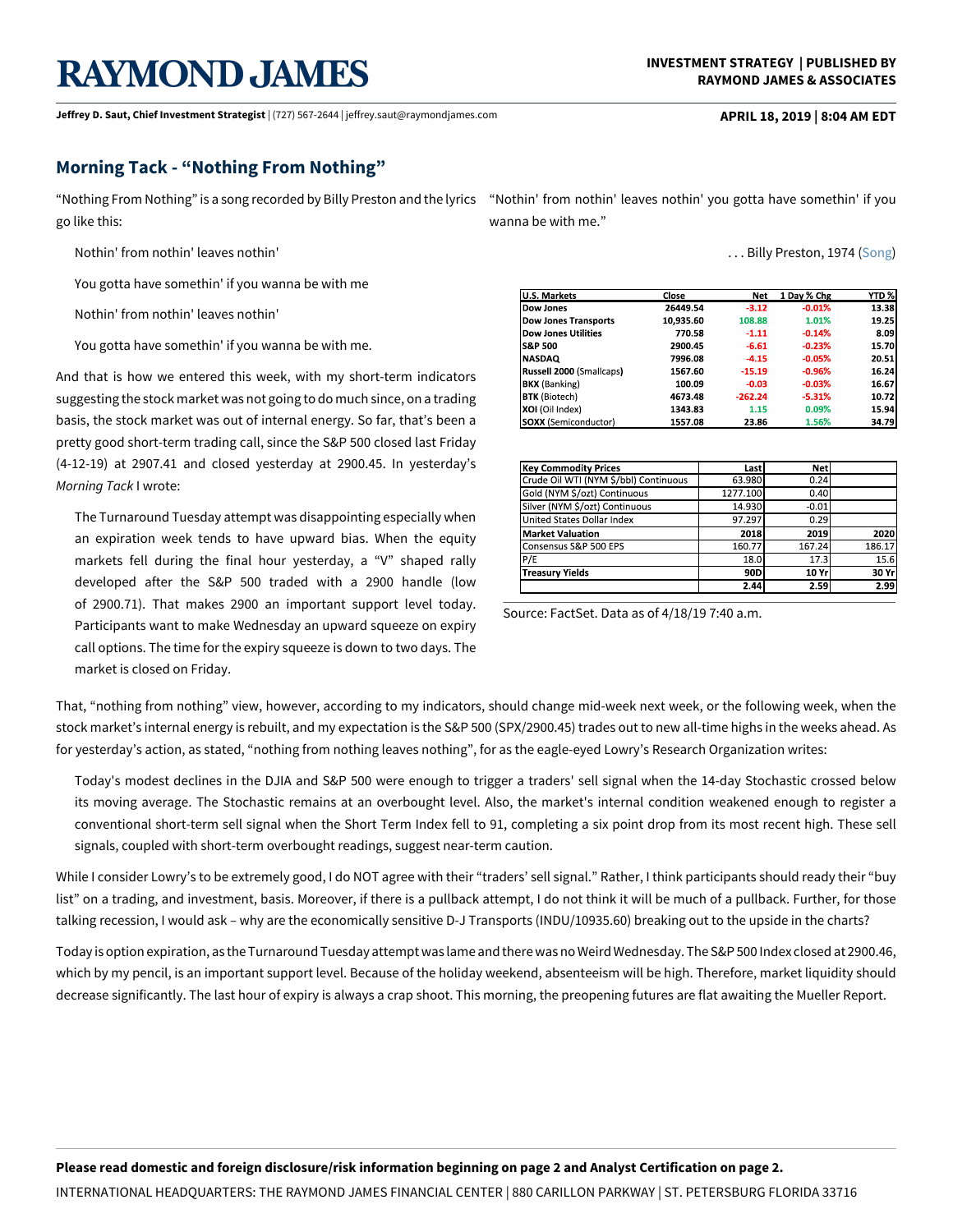# **IMPORTANT INVESTOR DISCLOSURES**

Raymond James & Associates (RJA) is a FINRA member firm and is responsible for the preparation and distribution of research created in the United States. Raymond James & Associates is located at The Raymond James Financial Center, 880 Carillon Parkway, St. Petersburg, FL 33716, (727) 567-1000. Non-U.S. affiliates, which are not FINRA member firms, include the following entities that are responsible for the creation and distribution of research in their respective areas: in Canada, Raymond James Ltd. (RJL), Suite 2100, 925 West Georgia Street, Vancouver, BC V6C 3L2, (604) 659-8200; in Europe, Raymond James Euro Equities SAS (also trading as Raymond James International), 40 rue La Boetie, 75008, Paris, France, +33 1 45 64 0500, and Raymond James Financial International Ltd., Broadwalk House, 5 Appold Street, London, England EC2A 2AG, +44 203 798 5600.

This document is not directed to, or intended for distribution to or use by, any person or entity that is a citizen or resident of or located in any locality, state, country or other jurisdiction where such distribution, publication, availability or use would be contrary to law or regulation. The securities discussed in this document may not be eligible for sale in some jurisdictions. This research is not an offer to sell or the solicitation of an offer to buy any security in any jurisdiction where such an offer or solicitation would be illegal. It does not constitute a personal recommendation or take into account the particular investment objectives, financial situations, or needs of individual clients. Past performance is not a guide to future performance, future returns are not guaranteed, and a loss of original capital may occur. **Investors should consider this report as only a single factor in making their investment decision.**

For clients in the United States: Any foreign securities discussed in this report are generally not eligible for sale in the U.S. unless they are listed on a U.S. exchange. This report is being provided to you for informational purposes only and does not represent a solicitation for the purchase or sale of a security in any state where such a solicitation would be illegal. Investing in securities of issuers organized outside of the U.S., including ADRs, may entail certain risks. The securities of non-U.S. issuers may not be registered with, nor be subject to the reporting requirements of, the U.S., including ADRs, may entail certain risks. The securities of non-U.S. issuers may not be registered with, nor be subject to the reporting requirements of, the U.S. Securities and Exchange Commission. There may be limited information available on such securities mentioned in this report. Please ask your Financial Advisor for additional details and to determine if a particular security is eligible for purchase in your state.

The information provided is as of the date above and subject to change, and it should not be deemed a recommendation to buy or sell any security. Certain information has been obtained from third-party sources we consider reliable, but we do not guarantee that such information is accurate or complete. Persons within the Raymond James family of companies may have information that is not available to the contributors of the information contained in this publication. Raymond James, including affiliates and employees, may execute transactions in the securities listed in this publication that may not be consistent with the ratings appearing in this publication.

Raymond James ("RJ") research reports are disseminated and available to RJ's retail and institutional clients simultaneously via electronic publication to RJ's internal proprietary websites [\(RJ Client Access](https://clientaccess.rjf.com/) & [RJ Capital Markets\)](http://www.rjcapitalmarkets.com/Logon/Index). Not all research reports are directly distributed to clients or third-party aggregators. Certain research reports may only be disseminated on RJ's internal Proprietary websites; however, such research reports will not contain estimates or changes to earnings forecasts, target price, valuation or investment or suitability rating. Individual Research Analysts may also opt to circulate published research to one or more clients electronically. This electronic communication is discretionary and is done only after the research has been publically disseminated via RJ's internal factors including, but not limited to, the client's individual preference as to the frequency and manner of receiving communications from Research Analysts. For research reports, models, or other data available on a particular security, please contact your Sales Representative or visit [RJ Client Access](https://clientaccess.rjf.com/) or [RJ Capital Markets](http://www.rjcapitalmarkets.com/Logon/Index).

Links to third-party websites are being provided for information purposes only. Raymond James is not affiliated with and does not endorse, authorize, or sponsor any of the listed websites or their respective sponsors. Raymond James is not responsible for the content of any third-party website or the collection of use of information regarding any website's users and/or members.

Additional information is available on request.

# **Analyst Information**

**Registration of Non-U.S. Analysts:** The analysts listed on the front of this report who are not employees of Raymond James & Associates, Inc., are not registered/qualified as research analysts under FINRA rules, are not associated persons of Raymond James & Associates, Inc., and are not subject to FINRA Rule 2241 restrictions on communications with covered companies, public companies, and trading securities held by a research analyst account.

**Analysts Holdings and Compensation:** Equity analysts and their staffs at Raymond James are compensated based on a salary and bonus system. Several factors enter into the bonus determination, including quality and performance of research product, the analyst's success in rating stocks versus an industry index, and support effectiveness to trading and the retail and institutional sales forces. Other factors may include but are not limited to: overall ratings from internal (other than investment banking) or external parties and the general productivity and revenue generated in covered stocks.

**The analyst Jeffrey D. Saut, primarily responsible for the preparation of this research report, attests to the following: (1) that the views and opinions rendered in this research report reflect his or her personal views about the subject companies or issuers and (2) that no part**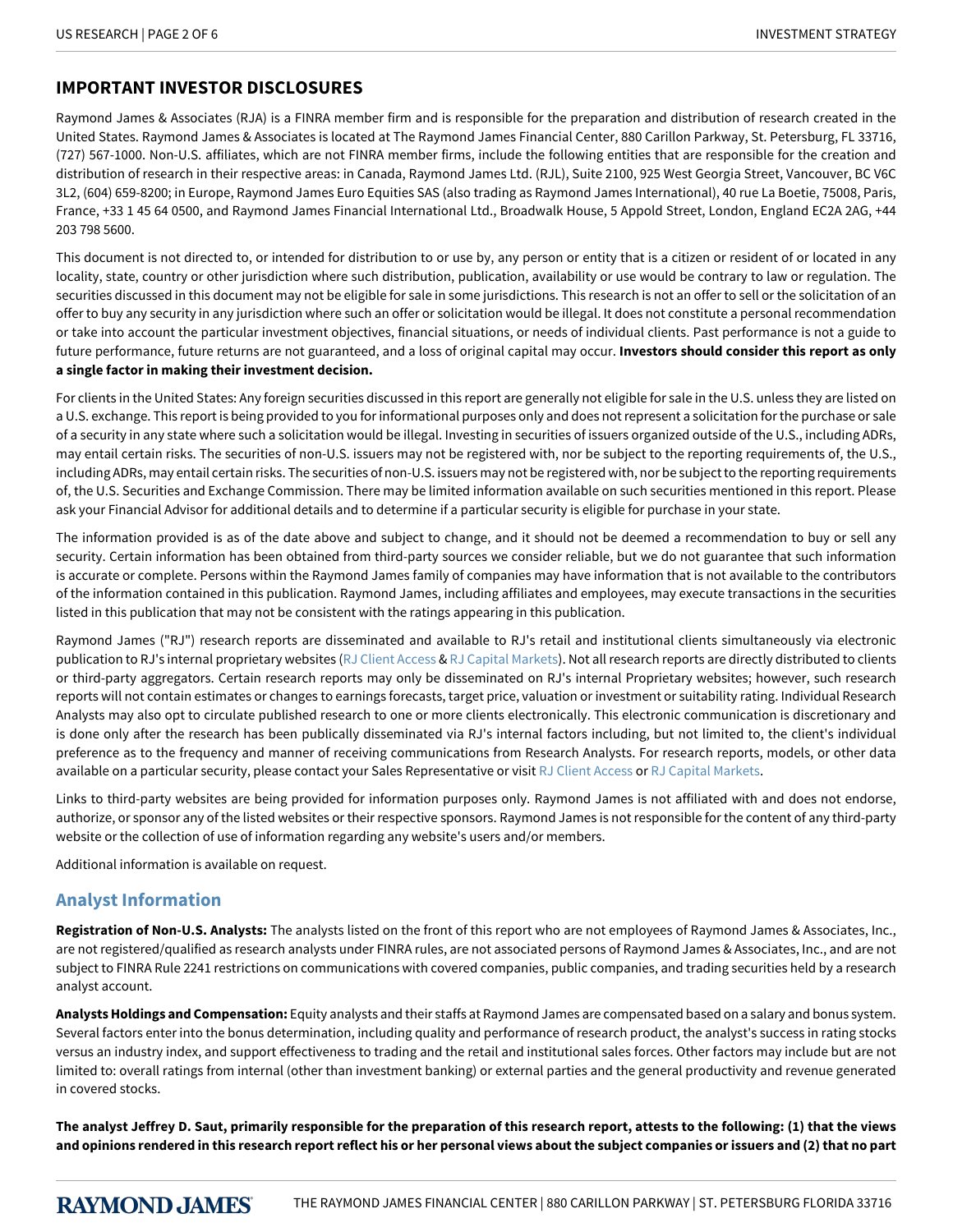**of the research analyst's compensation was, is, or will be directly or indirectly related to the specific recommendations or views in this research report. In addition, said analyst(s) has not received compensation from any subject company in the last 12 months.**

# **Ratings and Definitions**

**Raymond James & Associates (U.S.) definitions: Strong Buy (SB1)** Expected to appreciate, produce a total return of at least 15%, and outperform the S&P 500 over the next six to 12 months. For higher yielding and more conservative equities, such as REITs and certain MLPs, a total return of 15% is expected to be realized over the next 12 months. **Outperform (MO2)** Expected to appreciate and outperform the S&P 500 over the next 12-18 months. For higher yielding and more conservative equities, such as REITs and certain MLPs, an Outperform rating is used for securities where we are comfortable with the relative safety of the dividend and expect a total return modestly exceeding the dividend yield over the next 12-18 months. **Market Perform (MP3)** Expected to perform generally in line with the S&P 500 over the next 12 months. **Underperform (MU4)** Expected to underperform the S&P 500 or its sector over the next six to 12 months and should be sold. Suspended (S) The rating and price target have been suspended temporarily. This action may be due to market events that made coverage impracticable, or to comply with applicable regulations or firm policies in certain circumstances, including when Raymond James may be providing investment banking services to the company. The previous rating and price target are no longer in effect for this security and should not be relied upon.

**Raymond James Ltd. (Canada) definitions: Strong Buy (SB1)** The stock is expected to appreciate and produce a total return of at least 15% and outperform the S&P/TSX Composite Index over the next six months. **Outperform (MO2)** The stock is expected to appreciate and outperform the S&P/TSX Composite Index over the next twelve months. **Market Perform (MP3)** The stock is expected to perform generally in line with the S&P/ TSX Composite Index over the next twelve months and is potentially a source of funds for more highly rated securities. **Underperform (MU4)** The stock is expected to underperform the S&P/TSX Composite Index or its sector over the next six to twelve months and should be sold.

In transacting in any security, investors should be aware that other securities in the Raymond James research coverage universe might carry a higher or lower rating. Investors should feel free to contact their Financial Advisor to discuss the merits of other available investments.

|                                        | Coverage Universe Rating Distribution* |            | <b>Investment Banking Relationships</b> |            |
|----------------------------------------|----------------------------------------|------------|-----------------------------------------|------------|
|                                        | <b>RJA</b>                             | <b>RJL</b> | <b>RJA</b>                              | <b>RJL</b> |
| <b>Strong Buy and Outperform (Buy)</b> | 56%                                    | 67%        | 21%                                     | 27%        |
| <b>Market Perform (Hold)</b>           | 40%                                    | 29%        | 9%                                      | 7%         |
| Underperform (Sell)                    | 4%                                     | 3%         | 5%                                      | 0%         |

*\*Columnsmaynotaddto100%duetorounding.*

## **Suitability Ratings (SR)**

**Medium Risk/Income (M/INC)** Lower to average risk equities of companies with sound financials, consistent earnings, and dividend yields above that of the S&P 500. Many securities in this category are structured with a focus on providing a consistent dividend or return of capital.

**Medium Risk/Growth (M/GRW)** Lower to average risk equities of companies with sound financials, consistent earnings growth, the potential for long-term price appreciation, a potential dividend yield, and/or share repurchase program.

High Risk/Income (H/INC) Medium to higher risk equities of companies that are structured with a focus on providing a meaningful dividend but may face less predictable earnings (or losses), more leveraged balance sheets, rapidly changing market dynamics, financial and competitive issues, higher price volatility (beta), and potential risk of principal. Securities of companies in this category may have a less predictable income stream from dividends or distributions of capital.

**High Risk/Growth (H/GRW)** Medium to higher risk equities of companies in fast growing and competitive industries, with less predictable earnings (or losses), more leveraged balance sheets, rapidly changing market dynamics, financial or legal issues, higher price volatility (beta), and potential risk of principal.

**High Risk/Speculation (H/SPEC)** High risk equities of companies with a short or unprofitable operating history, limited or less predictable revenues, very high risk associated with success, significant financial or legal issues, or a substantial risk/loss of principal.

# **Stock Charts, Target Prices, and Valuation Methodologies**

**Valuation Methodology:** The Raymond James methodology for assigning ratings and target prices includes a number of qualitative and quantitative factors, including an assessment of industry size, structure, business trends, and overall attractiveness; management effectiveness; competition; visibility; financial condition; and expected total return, among other factors. These factors are subject to change depending on overall economic conditions or industry- or company-specific occurrences.

**RAYMOND JAMES** THE RAYMOND JAMES FINANCIAL CENTER | 880 CARILLON PARKWAY | ST. PETERSBURG FLORIDA 33716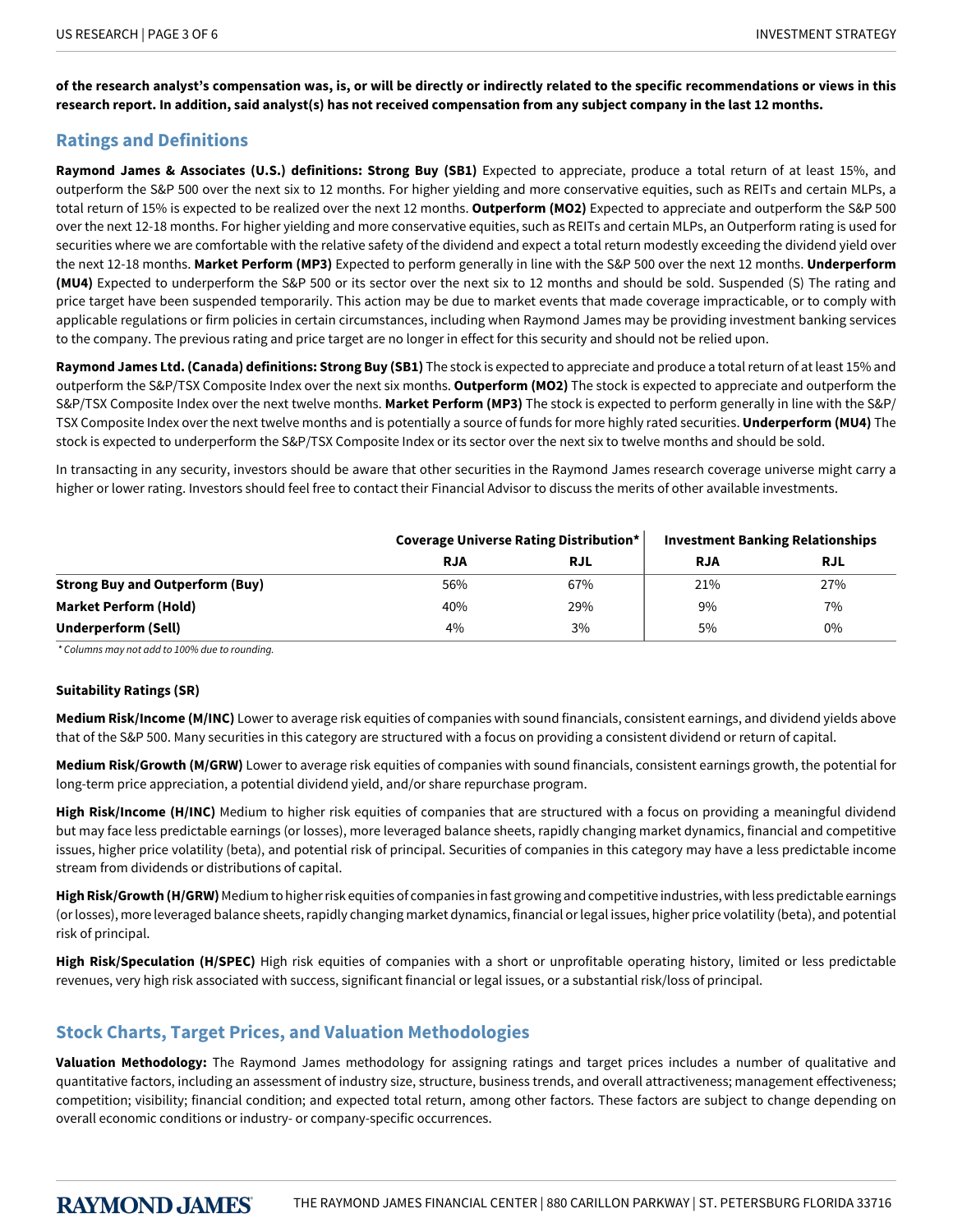

**Target Prices:** The information below indicates our target price and rating changes for the subject companies over the past three years.

## **Risk Factors**

**General Risk Factors:** Following are some general risk factors that pertain to the business of the subject companies and the projected target prices and recommendations included on Raymond James research: (1) Industry fundamentals with respect to customer demand or product/ service pricing could change and adversely impact expected revenues and earnings; (2) Issues relating to major competitors or market shares or new product expectations could change investor attitudes toward the sector or this stock; (3) Unforeseen developments with respect to the management, financial condition or accounting policies or practices could alter the prospective valuation; or (4) External factors that affect the U.S. economy, interest rates, the U.S. dollar or major segments of the economy could alter investor confidence and investment prospects. International investments involve additional risks such as currency fluctuations, differing financial accounting standards, and possible political and economic instability.

**Additional Risk and Disclosure information, as well as more information on the Raymond James rating system and suitability categories, is available at**[raymondjames.bluematrix.com/sellside/Disclosures.action](https://raymondjames.bluematrix.com/sellside/Disclosures.action)**. Copies of research or Raymond James' summary policies relating to research analyst independence can be obtained by contacting any Raymond James & Associates or Raymond James Financial Services office (please see [RaymondJames.com](http://raymondjames.com) for office locations) or by calling 727-567-1000, toll free 800-237-5643.**

**U.S. Markets Index Information:** *U.S.Treasurysecurities* are guaranteed by the U.S. government and, if held to maturity, offer a fixed rate of return and guaranteed principal value. The *Dow Jones Industrial Average* is an unmanaged index of 30 widely held securities. The *Dow Jones Transportation-verage* is the most widely recognized gauge of the American transportation sector. The *DowJonesUtility-verage* keeps track of the performance of 15 prominent utility companies. The *S&P500* is an unmanaged index of 500 widely held stocks. The *S&PMidCap400 Index* is a capitalization-weighted index that measures the performance of the mid-range sector of the U.S. stock market. The *S&P Small Cap* 600 Index is an unmanaged index of 600 small-cap stocks. The *NASDAQ Composite Index* is an unmanaged index of all stocks traded on the NASDAQ over-the-counter market. The *Russell 2000 index* is an unmanaged index of small cap securities which generally involve greater risks. The *KBW Bank Sector (BKX)* is a capitalization-weighted index composed of 24 geographically diverse stocks representing national money center banks and leading regional institutions. The NYSE Arca Biotechnology Index (BTK) is an equal dollar weighted index designed to measure the performance of a cross section of companies in the biotechnology industry that are primarily involved in the use of biological processes to develop products or provide services. The NYSE Arca Oil Index (XOI) is a price-weighted index of the leading companies involved in the exploration, production, and development of petroleum. The PHLX Semiconductor Sector Index (SOXX) measures the performance of U.S.-traded securities of companies engaged in the semiconductor business, which includes companies engaged in the design, distribution, manufacture, and sales of semiconductors. The *Philadelphia Gold and Silver Index (XAU)* is an index of 16 precious metal mining companies that is traded on the Philadelphia Stock Exchange.

**Futures:** Futures prices are current as of the publication of this report, but will fluctuate. Please contact your financial advisor for updated information.

**Foreign Markets Information:** The FTSE 100 Index is a share index of the stocks of the 100 companies with the highest market capitalization listed on the London Stock Exchange. The *DAX* (German stock index) is a blue chip stock market index consisting of the 30 major German companies trading on the Frankfurt Stock Exchange. The *Bovespa* Index is a gross total return index weighted by traded volume and is comprised of the most liquid stocks traded on the Sao Paulo Stock Exchange. The *Nikkei 225* is a price-weighted index consisting of 225 prominent stocks on the Tokyo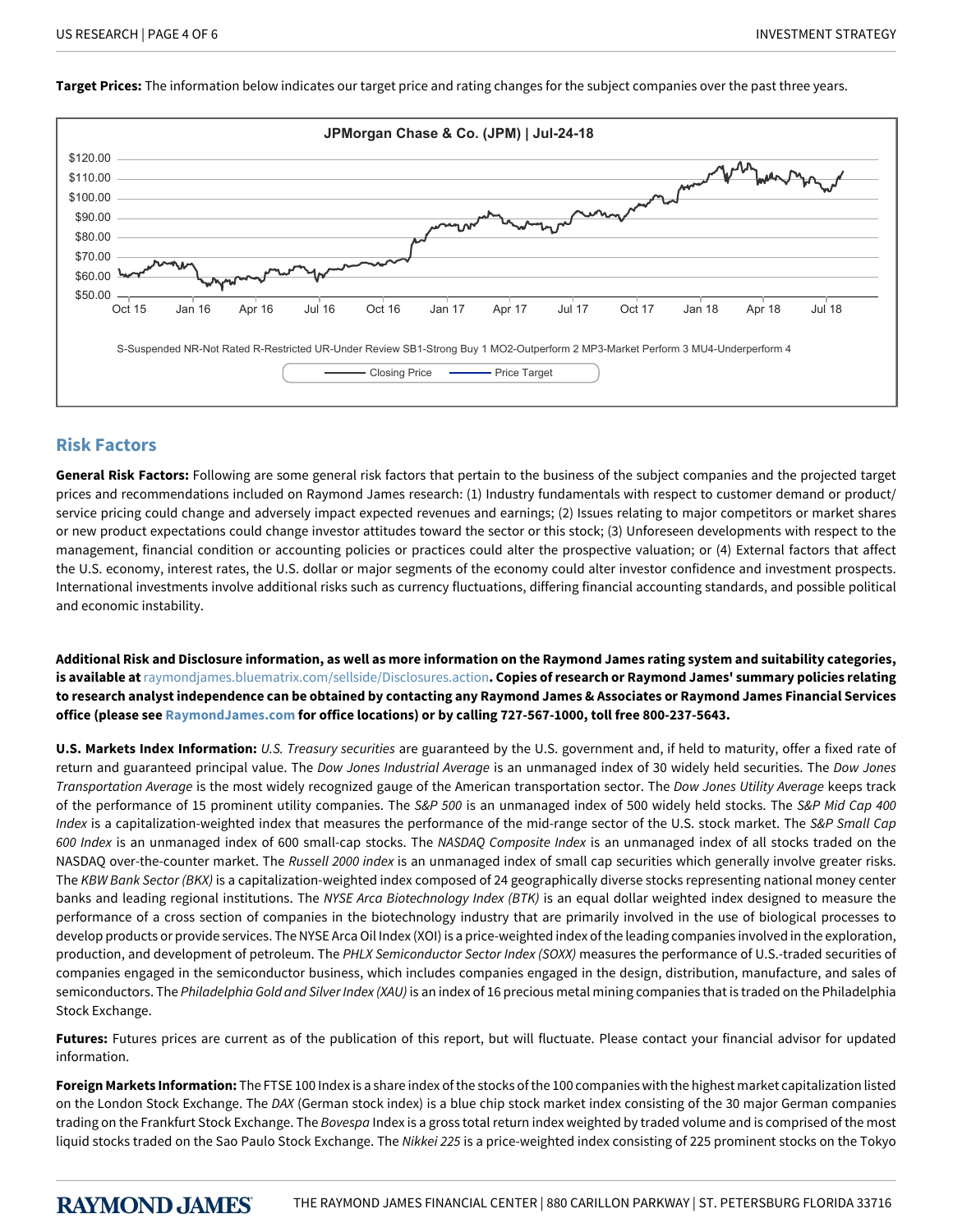Stock Exchange. The *Hang Seng Index* is used to record and monitor daily changes of the largest companies of the Hong Kong stock market and is the main indicator of the overall market performance in Hong Kong. International investing involves additional risks such as currency fluctuations, differing financial accounting standards, and possible political and economic instability. These risks are greater in emerging markets.

**Commodity Price Information:** The *CRB Index* measures the overall direction of commodity sectors. The *US Dollar Index (USDX)* is an index (or measure) of the value of the United States dollar relative to a basket of foreign currencies. Commodities are generally considered speculative because of the significant potential for investment loss. Commodities are volatile investments and should only form a small part of a diversified portfolio. There may be sharp price fluctuations even during periods when prices overall are rising.

Market Valuation Information: The *McClellan Oscillator* is a market breadth indicator that is based on the difference between the number of advancing and declining issues on the NYSE. Technical Analysis is a method of evaluating securities by analyzing statistics generated by market activity, such as past prices and volume. Price Earnings Ratio (P/E) is the price of the stock divided by its earnings per share. The earnings yield is earnings per share divided by the current market price per share. The equity risk premium is the earnings yield minus the current rate on the 10 year U.S. Treasury note and is the excess return that the stock market provides over a risk-free rate.

**Simple Moving Average (SMA)** - A simple, or arithmetic, moving average is calculated by adding the closing price of the security for a number of time periods and then dividing this total by the number of time periods.

**Exponential Moving Average (EMA)** - A type of moving average that is similar to a simple moving average, except that more weight is given to the latest data.

**Relative Strength Index (RSI) -** The Relative Strength Index is a technical momentum indicator that compares the magnitude of recent gains to recent losses in an attempt to determine overbought and oversold conditions of an asset.

International securities involve additional risks such as currency fluctuations, differing financial accounting standards, and possible political and economic instability. These risks are greater in emerging markets.

Small-cap stocks generally move greater risks. Dividends are not guaranteed and will fluctuate. Past performance may not be indicative of future results.

*Investors should consider the investment objectives, risks, and charges and expenses of mutual funds and exchange-traded funds carefully before investing. The prospectus contains this and other information about mutual funds and exchange-traded funds. The prospectus is available from your financial advisor and should be read carefully before investing.*

## **International Disclosures**

## For clients in the United Kingdom:

**For clients of Raymond James Financial International Limited (RJFI):** This document and any investment to which this document relates is intended for the sole use of the persons to whom it is addressed, being persons who are Eligible Counterparties or Professional Clients as described in the FCA rules or persons described in Articles 19(5) (Investment professionals) or 49(2) (high net worth companies, unincorporated associations, etc.) of the Financial Services and Markets Act 2000 (Financial Promotion) Order 2005 (as amended)or any other person to whom this promotion may lawfully be directed. It is not intended to be distributed or passed on, directly or indirectly, to any other class of persons and may not be relied upon by such persons and is, therefore, not intended for private individuals or those who would be classified as Retail Clients.

**For clients of Raymond James Investment Services, Ltd.:** This report is for the use of professional investment advisers and managers and is not intended for use by clients.

For purposes of the Financial Conduct Authority requirements, this research report is classified as independent with respect to conflict of interest management. RJFI, and Raymond James Investment Services, Ltd. are authorised and regulated by the Financial Conduct Authority in the United Kingdom.

## *ForclientsinFrance:*

This document and any investment to which this document relates is intended for the sole use of the persons to whom it is addressed, being persons who are Eligible Counterparties or Professional Clients as described in "Code Monetaire et Financier" and Reglement General de l'Autorite des marches Financiers. It is not intended to be distributed or passed on, directly or indirectly, to any other class of persons and may not be relied upon by such persons and is, therefore, not intended for private individuals or those who would be classified as Retail Clients.

**For clients of Raymond James Euro Equities:** Raymond James Euro Equities is authorised and regulated by the Autorite de Controle Prudentiel et de Resolution and the Autorite des Marches Financiers.

## *ForinstitutionalclientsintheEuropeanEconomic-rea(EE-)outsideoftheUnitedKingdom:*

This document (and any attachments or exhibits hereto) is intended only for EEA institutional clients or others to whom it may lawfully be submitted.